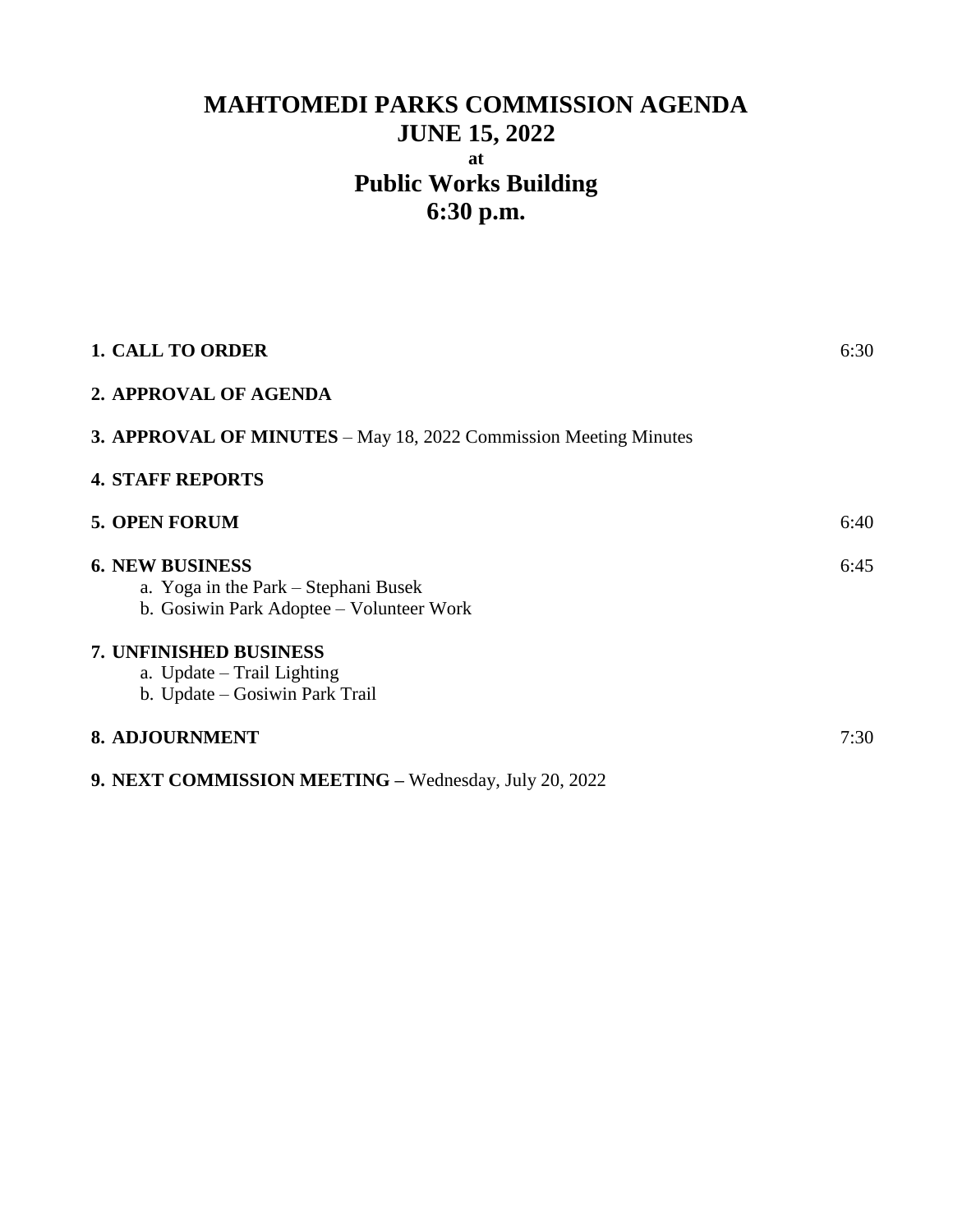| TO:      | Chair Charlie Lindberg<br>Members of the Parks Commission                      |
|----------|--------------------------------------------------------------------------------|
| FROM:    | <b>Bob Goebel, Public Works Director</b><br>Jeannie Novak, PW Office Assistant |
| DATE:    | June 9, 2022                                                                   |
| SUBJECT: | PARKS COMMISSION MEETING OF JUNE 15, 2022                                      |

A meeting of the Mahtomedi Parks Commission will be held at Public Works on Wednesday, June 15, 2022 at 6:30 p.m. Please contact Jeannie Novak or myself if you will not be able to attend this meeting. The following items are in order for consideration at that time.

#### **APROVAL OF AGENDA**

The agenda, as presented or modified, is in order for approval by the Commission.

# **APPROVAL OF MINUTES**

The minutes of the May 18, 2022 Park Commission meeting are attached for your review. These minutes, as presented or modified, are in order for adoption by the Commission.

# **STAFF REPORTS**

# **OPEN FORUM**

Commission members wishing to address items not on the agenda or suggest items for future discussion may do so at this time.

#### **NEW BUSINESS**

- c. Yoga in the Park Stephani Busek
- d. Gosiwin Park Adoptee Volunteer Work

# **UNFINISHED BUSINESS**

c. Update – Trail Lighting d. Update – Gosiwin Park Trail